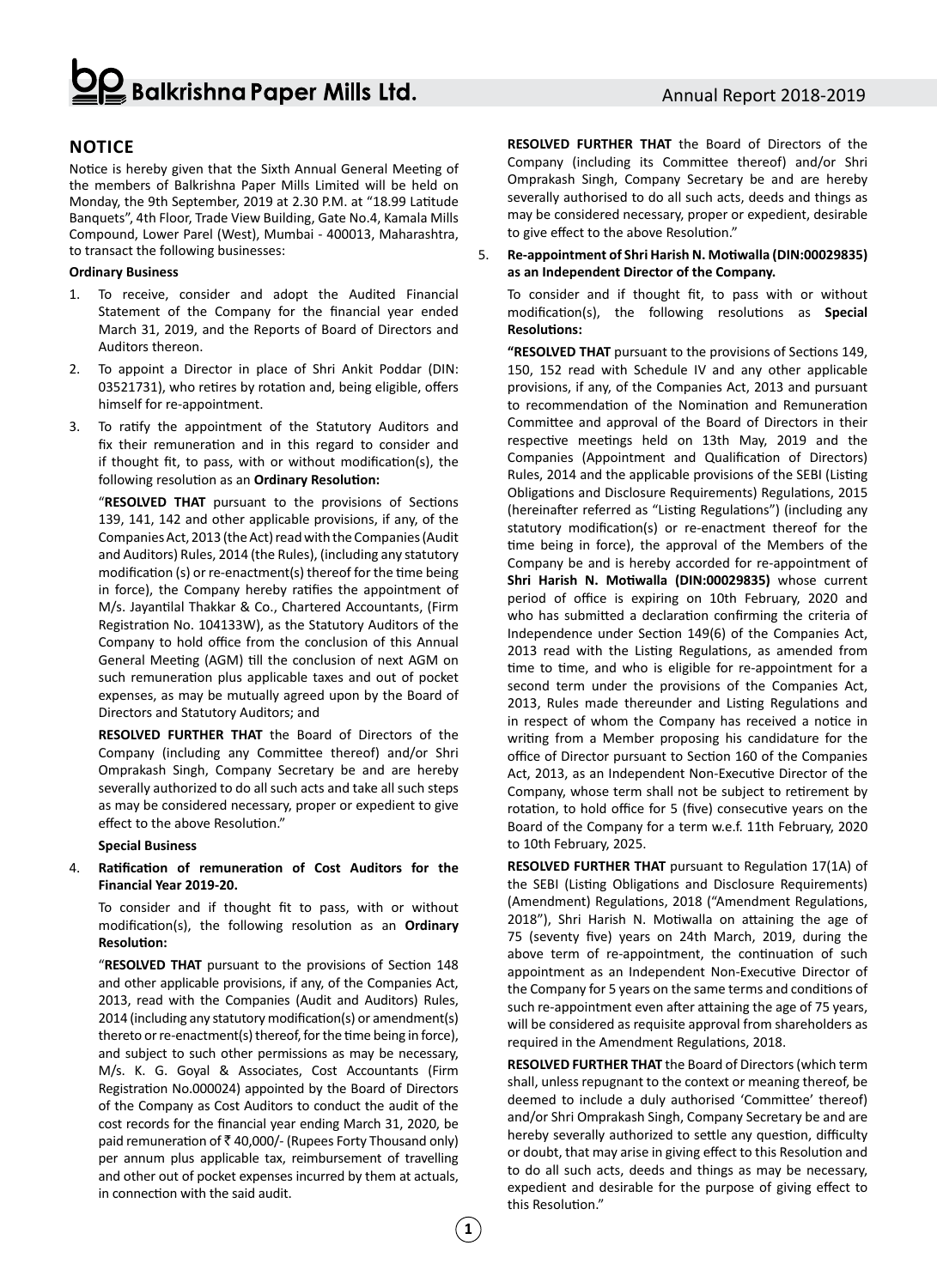## Balkrishna Paper Mills Ltd.

### 6. **Re-appointment of Shri Rakesh N. Garodia (DIN:00143438) as an Independent Director of the Company.**

To consider and if thought fit, to pass with or without modification(s), the following resolutions as **Special Resolutions:**

"**RESOLVED THAT** pursuant to the provisions of Sections 149, 150, 152 read with Schedule IV and any other applicable provisions, if any, of the Companies Act, 2013 and pursuant to recommendation of the Nomination and Remuneration Committee and approval of the Board of Directors in their respective meetings held on 13th May, 2019 and the Companies (Appointment and Qualification of Directors) Rules, 2014 and the applicable provisions of the SEBI (Listing Obligations and Disclosure Requirements) Regulations, 2015 (hereinafter referred as "Listing Regulations") (including any statutory modification(s) or re-enactment thereof for the time being in force), the approval of the Members of the Company be and is hereby accorded for re-appointment of Shri Rakesh N. Garodia (DIN:00143438) whose current period of office is expiring on 10th February, 2020 and who has submitted a declaration confirming the criteria of Independence under Section 149(6) of the Companies Act, 2013 read with the Listing Regulations, as amended from time to time, and who is eligible for re-appointment for a second term under the provisions of the Companies Act, 2013, Rules made thereunder and Listing Regulations and in respect of whom the Company has received a notice in writing from a Member proposing his candidature for the office of Director pursuant to Section 160 of the Companies Act, 2013, as an Independent Non-Executive Director of the Company, whose term shall not be subject to retirement by rotation, to hold office for 5 (five) consecutive years on the Board of the Company for a term w.e.f. 11th February, 2020 to 10th February, 2025.

**RESOLVED FURTHER THAT** the Board of Directors (which term shall, unless repugnant to the context or meaning thereof, be deemed to include a duly authorised 'Committee' thereof) and/or Shri Omprakash Singh, Company Secretary be and are hereby severally authorized to settle any question, difficulty or doubt, that may arise in giving effect to this Resolution and to do all such acts, deeds and things as may be necessary, expedient and desirable for the purpose of giving effect to this Resolution."

## 7. **Re-appointment of Smt. Meghna S. Shah (DIN:07081068) as an Independent Director of the Company.**

To consider and if thought fit, to pass with or without modification(s), the following resolutions as **Special Resolutions:**

**"RESOLVED THA**T pursuant to the provisions of Sections 149, 150, 152 read with Schedule IV and any other applicable provisions, if any, of the Companies Act, 2013 and pursuant to recommendation of the Nomination and Remuneration Committee and approval of the Board of Directors in their respective meetings held on 13th May, 2019 and the Companies (Appointment and Qualification of Directors) Rules, 2014 and the applicable provisions of the SEBI (Listing Obligations and Disclosure Requirements) Regulations, 2015 (hereinafter referred as "Listing Regulations") (including any statutory modification(s) or re-enactment thereof for the time being in force), the approval of the Members of the Company be and is hereby accorded for re-appointment of Smt. Meghna S. Shah (DIN:07081068) whose current period of office is expiring on 10th February, 2020 and who has submitted a declaration confirming the criteria of Independence under Section 149(6) of the Companies Act, 2013 read with the Listing Regulations, as amended from time to time, and who is eligible for re-appointment for a second term under the provisions of the Companies Act, 2013, Rules made thereunder and Listing Regulations and in respect of whom the Company has received a notice in writing from a Member proposing his candidature for the office of Director pursuant to Section 160 of the Companies Act, 2013, as an Independent Non-Executive Director of the Company, whose term shall not be subject to retirement by rotation, to hold office for 5 (five) consecutive years on the Board of the Company for a term w.e.f. 11th February, 2020 to 10th February, 2025.

**RESOLVED FURTHER THAT** the Board of Directors (which term shall, unless repugnant to the context or meaning thereof, be deemed to include a duly authorised 'Committee' thereof) and/or Shri Omprakash Singh, Company Secretary be and are hereby severally authorized to settle any question, difficulty or doubt, that may arise in giving effect to this Resolution and to do all such acts, deeds and things as may be necessary, expedient and desirable for the purpose of giving effect to this Resolution."

> By Order of the Board of Directors Sd/-

Omprakash Singh Company Secretary & Compliance Officer Place: Mumbai (Membership No.FCS-4304)

Date : 13th May, 2019

## **Important Notes**

- 1. The Explanatory Statement setting out material facts, pursuant to Section 102 of the Companies Act, 2013, in respect of Special Business under Item Nos. 4 to 7 of the accompanying Notice is annexed hereto.
- 2. At the ensuing Annual General Meeting (AGM), Shri Ankit Poddar, Director of the Company, retires by rotation and being eligible, offers himself for re-appointment, resolution for his re-appointment is proposed for approval of the members at item no.2. A statement giving the relevant details of the Directors seeking appointment/re-appointment under Item Nos. 2, 5 to 7 of the accompanying Notice, is annexed herewith.
- 3. **A MEMBER ENTITLED TO ATTEND AND VOTE AT THE MEETING IS ENTITLED TO APPOINT A PROXY TO ATTEND AND VOTE INSTEAD OF HIMSELF/HERSELF AND THE PROXY NEED NOT BE A MEMBER OF THE COMPANY.**
- 4. A person can act as a proxy on behalf of Members not exceeding fifty (50) in number and holding in the aggregate not more than ten percent (10 %) of the total share capital of the Company carrying voting rights. A Member holding more than ten percent (10 %) of the total share capital of the Company carrying voting rights may appoint a single person as a proxy and such person cannot act as proxy for any other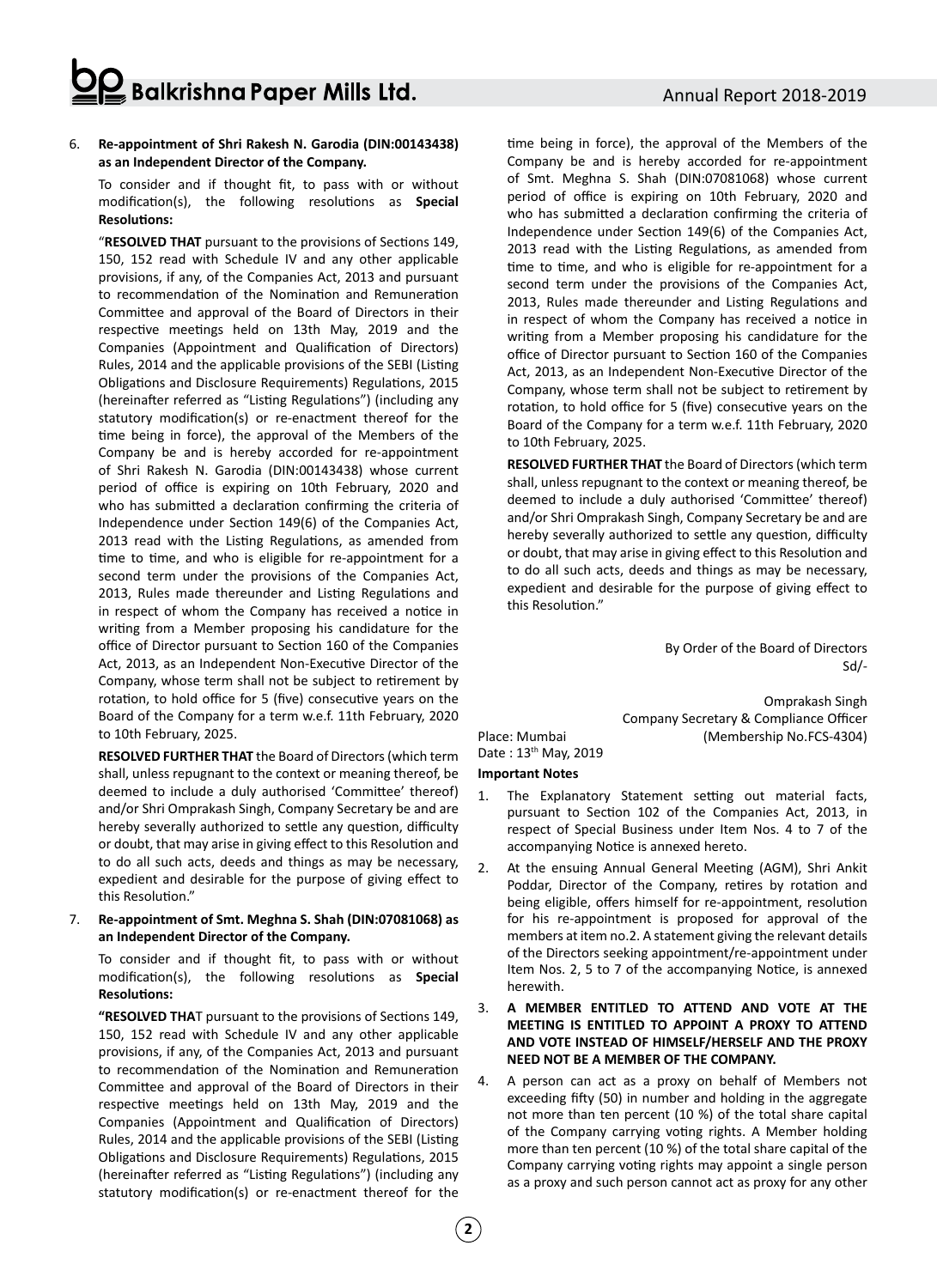## $\frac{2}{3}$  Balkrishna Paper Mills Ltd.

person or shareholder. Proxies in order to be effective, should be deposited at the Registered Office of the Company, duly completed and signed, not less than forty eight hours before the commencement of the Meeting. Proxies submitted on behalf of the Companies, Societies etc., must be supported by an appropriate resolution/authority, as applicable. A Proxy Form is annexed to this Notice.

- 5. Corporate Members intending to send their authorised representatives to attend the Meeting pursuant to Section 113 of the Companies Act, 2013 are requested to send to the Company, a certified copy of the relevant Board Resolution together with their respective specimen signatures authorising their representative(s) to attend and vote on their behalf at the Meeting.
- 6. Members, Proxies and Authorised Representatives are requested to bring their attendance slips duly completed and signed mentioning therein details of their DP ID and Client ID/ Folio No.
- 7. In case of joint holders attending the Meeting, only such joint holder who is higher in the order of names will be entitled to vote at the Meeting.
- 8. Relevant documents referred to in the accompanying Notice and in the Explanatory Statements are open for inspection by the Members at the Company's Registered Office on all working days of the Company, during business hours upto the date of the Meeting.
- 9. The Register of Members and Share Transfer Books of the Company shall remain closed from **Tuesday, 3rd September, 2019 to Saturday, 7th September, 2019 (both days inclusive),** for the purpose of AGM.
- 10. The Securities and Exchange Board of India (SEBI) has mandated the submission of Permanent Account Number (PAN) by every participant in the securities market. Members holding shares in electronic form are, therefore, requested to submit their PAN to the Depository Participants with whom they maintain their demat accounts. Members holding shares in physical form should submit their PAN, Bank Account details, E-mail id, Mobile No. and Nomination details (if any) to the Company/the Registrar and Share Transfer Agent, M/s. Sharex Dynamic (India) Private Limited.
- 11. There is no unclaimed dividend account lying with the Company which needs to be transfer to Investor Education and Protection Fund (IEPF), under Section 124 of the Companies Act, 2013.
- 12. Members holdings shares in electronic form are requested to intimate immediately any change in their address, E-mail id or bank mandates to their Depository Participants with whom they are maintaining their demat accounts. Members holding shares in physical form are requested to advise any change in their address or bank mandates immediately to the Company/ the Registrar and Transfer Agent, M/s. Sharex Dynamic (India) Private Limited.
- 13. Notice of Annual General Meeting along with Annual Report 2018-19 is being sent by electronic mode to those Members whose e-mail addresses are registered with the Company/ Depositories, unless any Member has requested for a physical copy of the same.
- 14. Electronic copy of the Notice of the 6th Annual General Meeting of the Company inter alia indicating the process and

manner of e-Voting along with Attendance Slip, Proxy Form and Route Map is being sent to all the members whose Email IDs are registered with the Company/Depository Participant(s) for communication purposes unless any member has requested for a hard copy of the same. For members who have not registered their email address, physical copy of the Notice of the 6th Annual General Meeting of the Company inter alia indicating the process and manner of e-voting along with Attendance Slip, Proxy Form and Route Map is being sent in the permitted mode.

- 15. Members may note that the Notice of the 6th Annual General Meeting and the Annual Report for year 2018-19 will also be available on the Company's website at www.bpml.in for their download. The physical copies of the aforesaid documents will also be available at the Company's Registered Office for inspection during normal business hours on working days. Even after registering for e- communication, members are entitled to receive such communication in physical form, upon making a request for the same, by post free of cost. For any communication, the shareholders may also send requests to the Company's email id: opsingh@bpml.in or RTA E-mail id: support@sharexindia.com.
- 16. Members who have not registered their e- mail addresses, so far, are requested to register their e-mail address for, receiving all communication including Annual Report, Notices, Circulars, etc. from the Company electronically.
- 17. SEBI Notification No. SEBI/LAD-NRO/GN/2018/24 dated June 8, 2018 and further amendment vide Notification No. SEBI/LAD-NRO/GN/2018/49 dated November 30, 2018, requests for effecting transfer of securities (except in case of transmission or transposition of securities) shall not be processed from April 1, 2019 unless the securities are held in the dematerialized form with the depositories. Therefore, Shareholders are requested to take action to dematerialize the Equity Shares of the Company, promptly.
- 18. A route map giving directions to reach the venue of the 6th Annual General Meeting is given along with the Annual Report.
- 19. The business set out in the Notice will be transacted through electronic voting system and the Company is providing facility for voting by electronic means. Instructions and other information relating to remote e- voting are given below in this Notice.

## **20. Voting through electronic means :**

I. In compliance with provisions of Section 108 of the Companies Act, 2013, Rule 20 of the Companies (Management and Administration) Rules, 2014 as amended by the Companies (Management and Administration) Amendment Rules, 2015 and Regulation 44 of SEBI (Listing Obligations and Disclosure Requirements), Regulations, 2015, Secretarial Standard on General Meetings (SS-2) issued by the ICSI, the Company is pleased to provide its members facility to exercise their right to vote on resolutions proposed to be considered at the AGM by electronic means and the business may be transacted through e-Voting Services. The facility of casting the votes by the members using an electronic voting system from a place other than venue of the AGM ("remote e-voting") will be provided by National Securities Depository Limited (NSDL).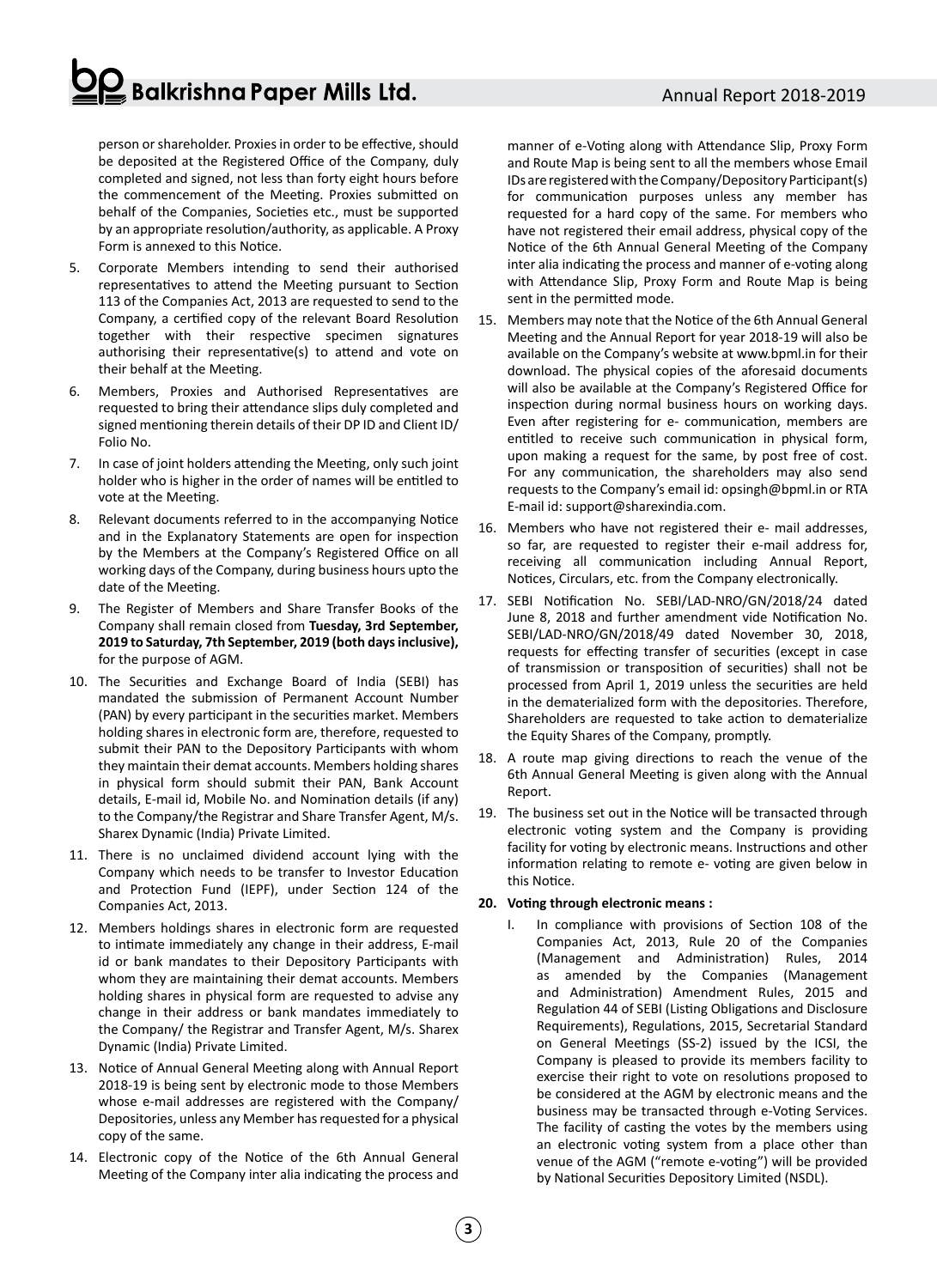## **Balkrishna Paper Mills Ltd.**

- II. The facility for voting through ballot paper shall be made available at the AGM and the members attending the meeting who have not cast their vote by remote e-voting shall be able to exercise their right at the meeting through ballot paper.
- III. The members who have cast their vote by remote e-voting prior to the AGM may also attend the AGM but shall not be entitled to cast their vote again.
- IV. The remote e-voting period commences on 5th September, 2019 (9:00 am) and ends on 8th September, 2019 (5:00 pm). During this period members' of the Company, holding shares either in physical form or in dematerialized form, as on the cut-off date of 2nd September, 2019, may cast their vote by remote e-voting. The remote e-voting module shall be disabled by NSDL for voting thereafter. Once the vote on a resolution is cast by the member, the member shall not be allowed to change it subsequently.
- V. A person who is not a member as on the cut-off date should treat this Notice of the AGM for information purpose only.
- VI. The process and manner for remote e-voting system consists of "Two Steps" which are given below:

Step 1: Log-in to NSDL e-Voting system at https://www. evoting.nsdl.com/

Step 2 : Cast your vote electronically on NSDL e-Voting system.

#### **Details on Step 1 is mentioned below**:

### **How to Log-in to NSDL e-Voting website?**

- 1. Visit the e-Voting website of NSDL. Open web browser by typing the following URL: https://www. evoting.nsdl.com/ either on a Personal Computer or on a mobile.
- 2. Once the home page of e-Voting system is launched, click on the icon "Login" which is available under 'Shareholders' section.
- 3. A new screen will open. You will have to enter your User ID, your Password and a Verification Code as shown on the screen.

Alternatively, if you are registered for NSDL eservices i.e. IDEAS, you can log-in at https:// eservices.nsdl.com/ with your existing IDEAS login. Once you log-in to NSDL eservices after using your log-in credentials, click on e-Voting and you can proceed to Step 2 i.e. Cast your vote electronically.

4. Your User ID details are given below :

| holding<br>Manner of<br>shares i.e. Demat (NSDL<br>or CDSL) or Physical |                                                               | Your User ID is:                                                                                                                                                     |
|-------------------------------------------------------------------------|---------------------------------------------------------------|----------------------------------------------------------------------------------------------------------------------------------------------------------------------|
| a)                                                                      | For Members who<br>hold shares in demat<br>account with NSDL. | 8 Character DP ID followed by<br>8 Digit Client ID<br>For example if your DP ID<br>is IN300*** and Client ID is<br>12****** then your user ID is<br>IN300***12****** |

| b) | For Members who<br>hold shares in demat<br>account with CDSL. | 16 Digit Beneficiary ID<br>For example if your<br>For example if your Beneficiary<br>i٢<br>חו<br>then<br>ID<br>is<br>user<br>your<br>17**************                              |  |  |
|----|---------------------------------------------------------------|------------------------------------------------------------------------------------------------------------------------------------------------------------------------------------|--|--|
| c) | For<br>holding shares<br>in<br>Physical Form.                 | Members   EVEN Number followed<br>bv<br>Folio Number registered with<br>the company<br>For example if folio number is<br>001*** and EVEN is 101456<br>then user ID is 101456001*** |  |  |

- 5. Your password details are given below:
	- a) If you are already registered for e-Voting, then you can use your existing password to login and cast your vote.
	- b) If you are using NSDL e-Voting system for the first time, you will need to retrieve the 'initial password' which was communicated to you. Once you retrieve your 'initial password', you need enter the 'initial password' and the system will force you to change your password.
	- c) How to retrieve your 'initial password'?
	- (i) If your email ID is registered in your demat account or with the company, your 'initial password' is communicated to you on your email ID. Trace the email sent to you from NSDL from your mailbox. Open the email and open the attachment i.e. .pdf file. Open the .pdf file. The password to open the .pdf file is your 8 digit client ID for NSDL account, last 8 digits of client ID for CDSL account or folio number for shares held in physical form. The .pdf file contains your 'User ID' and your 'initial password'.
	- (ii) If your email ID is not registered, your 'initial password' is communicated to you on your postal address.
- 6. If you are unable to retrieve or have not received the "Initial password" or have forgotten your password:
	- a) Click on **"Forgot User Details/Password?"** (If you are holding shares in your demat account with NSDL or CDSL) option available on www. evoting.nsdl.com.
	- b) **"Physical User Reset Password?"** (If you are holding shares in physical mode) option available on www.evoting.nsdl.com.

c) If you are still unable to get the password by aforesaid two options, you can send a request at evoting@nsdl.co.in mentioning your demat account number/folio number, your PAN, your name and your registered address.

d) Members can also use the OTP (One Time Password) based login for casting the votes on the e-Voting system of NSDL.

## Annual Report 2018-2019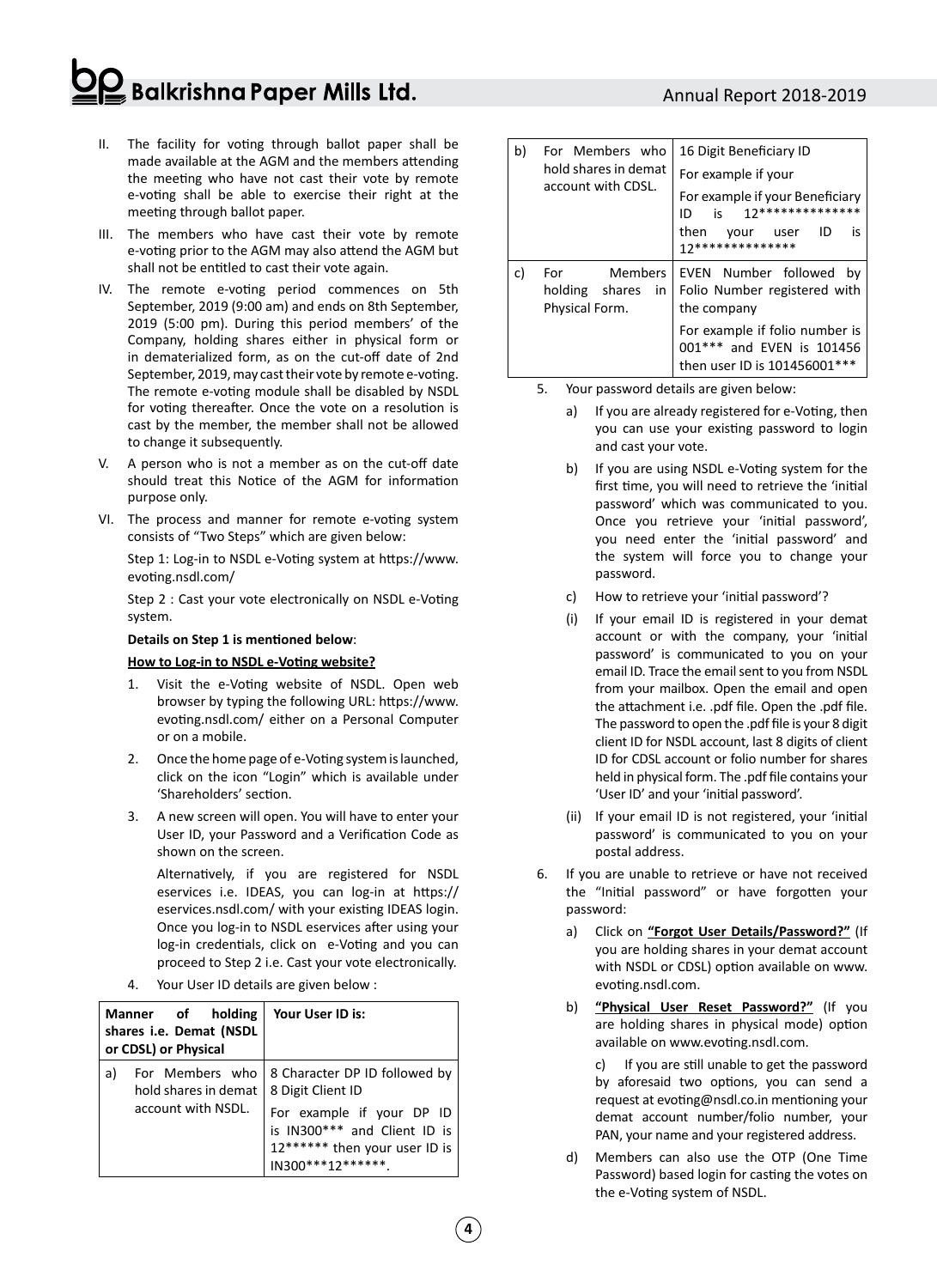## $\frac{2}{3}$ Balkrishna Paper Mills Ltd.

- 7. After entering your password, tick on Agree to "Terms and Conditions" by selecting on the check box.
- 8. Now, you will have to click on "Login" button.
- 9. After you click on the "Login" button, Home page of e-Voting will open.

#### **Details on Step 2 are given below:**

## **How to cast your vote electronically on NSDL e-Voting system?**

- 1. After successful login at Step 1, you will be able to see the Home page of e-Voting. Click on e-Voting. Then, click on Active Voting Cycles.
- 2. After click on Active Voting Cycles, you will be able to see all the companies "EVEN" in which you are holding shares and whose voting cycle is in active status.
- 3. Select "EVEN" of the Company for which you wish to cast your vote.
- 4. Now you are ready for e-Voting as the Voting page opens.
- 5. Cast your vote by selecting appropriate options i.e. assent or dissent, verify/modify the number of shares for which you wish to cast your vote and click on "Submit" and also "Confirm" when prompted.
- 6. Upon confirmation, the message "Vote cast successfully" will be displayed.
- 7. You can also take the printout of the votes cast by you by clicking on the print option on the confirmation page.
- 8. Once you confirm your vote on the resolution, you will not be allowed to modify your vote.

#### **General Guidelines for shareholders**

- 1. Institutional shareholders (i.e. other than individuals, HUF, NRI etc.) are required to send scanned copy (PDF/JPG Format) of the relevant Board Resolution/ Authority letter etc. with attested specimen signature of the duly authorized signatory(ies) who are authorized to vote, to the Scrutinizer by e-mail to naithanipcs@gmail.com or opsingh@bpml.in with a copy marked to evoting@ nsdl.co.in.
- 2. It is strongly recommended not to share your password with any other person and take utmost care to keep your password confidential. Login to the e-voting website will be disabled upon five unsuccessful attempts to key in the correct password. In such an event, you will need to go through the "Forgot User Details/Password?" or "Physical User Reset Password?" option available on www.evoting.nsdl.com to reset the password.
- 3. In case of any queries, you may refer the Frequently Asked Questions (FAQs) for Members and remote e-voting user manual for Members available at the download section of www.evoting.nsdl.com or call on toll free no.: 1800-222-990 or contact Ms. Pallavi Mhatre, Manager, National Securities Depository

Ltd., Trade World, 'A' Wing, 4th Floor, Kamala Mills Compound, Senapati Bapat Marg, Lower Parel (w), Mumbai – 400 013, at the designated email address: pallavid@nsdl.co.in/evoting@nsdl.co.in or at telephone no. +91 22 2499 4545 who will also address the grievances connected with the voting by electronic means. Members may also write to the Company Secretary at the email address: opsingh@bpml.in or contact at telephone no. 022- 6120 7900.

- VII. You can also update your mobile number and e-mail id in the user profile details of the folio which may be used for sending future communication(s).
- VIII. The voting rights of members shall be in proportion to their shares of the paid up equity share capital of the Company as on the cut-off date of 2nd September, 2019.
- IX. Any person, who acquires shares of the Company and become member of the Company after dispatch of the notice of the AGM and holding shares as of the cut-off date i.e. 2nd September, 2019, may obtain the User ID and password by sending a request at evoting@nsdl. co.in or opsingh@bpml.in. However, if you are already registered with NSDL for remote e-voting then you can use your existing user ID and password for casting your vote. If you forgot your password, you can reset your password by using "Forgot User Details/Password?" or "Physical User Reset Password?" option available on www.evoting.nsdl.com.
- X. A person, whose name is recorded in the register of members or in the register of beneficial owners maintained by the depositories as on the cut-off date only shall be entitled to avail the facility of remote e-voting as well as voting at the AGM through ballot paper.
- XI. Shri Prasen Naithani, Practising Company Secretary (Membership No. FCS 3830), Proprietor of M/s. P. Naithani & Associates, Company Secretaries has been appointed as a Scrutinizer for providing facility to the members of the Company to scrutinize the voting and remote e-voting process in a fair and transparent manner.
- XII. The Chairman shall, at the AGM, at the end of discussion on the resolutions on which voting is to be held, allow voting with the assistance of scrutinizer, by use of "remote e-voting" or "Ballot Paper" or "Polling Paper" for all those members who are present at the AGM but have not cast their votes by availing the remote e-voting facility.
- XIII. The Scrutinizer shall after the conclusion of voting at the AGM, will first count the votes cast at the meeting and thereafter unblock the votes cast through remote e-voting in the presence of at least two witnesses not in the employment of the Company and shall make, not later than three days of the conclusion of the AGM, a consolidated scrutinizer's report of the total votes cast in favour or against, if any, to the Chairman or a person authorized by him in writing, who shall countersign the same and declare the result of the voting forthwith.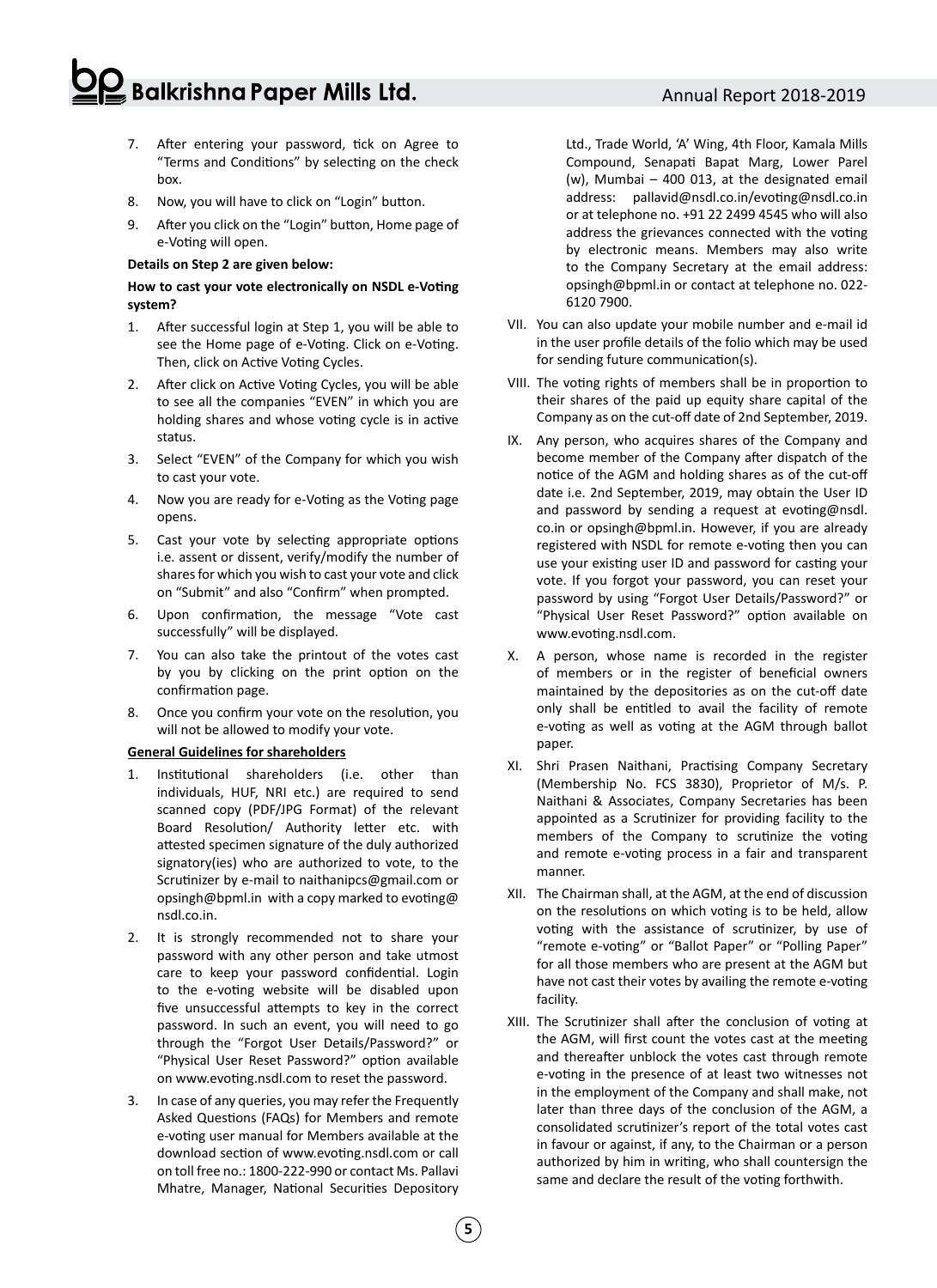## $\mathbf{Q}$  Balkrishna Paper Mills Ltd.

- XIV. The Results declared along with the report of the Scrutinizer shall be placed on the website of the Company www.bpml.in and on the website of NSDL immediately after the declaration of result by the Chairman or a person authorized by him in writing. The results shall also be immediately forwarded to the BSE Limited and National Stock Exchange of India Limited.
- 21. All documents referred to in the accompanying Notice of the AGM and the Explanatory Statement shall be open for inspection without any fee at the Registered Office of the Company during normal business hours (9:00 am to 5:00 pm) on all working days, except Saturday, up to and including the date of the AGM of the Company.
- 22. The Register of Directors and Key Managerial Personnel and their shareholding maintained under Section 170 of the Act and the Register of Contracts and Arrangements in which Directors are interested maintained under Section 189 of the Act, shall be made available at the commencement of the meeting and shall remain open and accessible to the members during the continuance of the meeting.

## **EXPLANATORY STATEMENT IN RESPECTOF THE SPECIAL BUSINESS PURSUANT TO SECTION 102 OF THE COMPANIES ACT, 2013**

#### **Item 4**

The Board, on the recommendation of the Audit Committee, has approved the appointment and remuneration of the Cost Auditors to conduct the audit of the cost records of the Company for the financial year ending March 31, 2020 on remuneration of  $\bar{\tau}$  40,000/- ( $\bar{\tau}$  Forty Thousand) plus out of pocket expenses, at actuals and applicable taxes.

In accordance with the provisions of Section 148 of the Act read with the Companies (Audit and Auditors) Rules, 2014, the remuneration payable to the Cost Auditors has to be ratified by the shareholders of the Company. Accordingly, consent of the members is sought for passing an Ordinary Resolution as set out at Item No. 4 of the Notice for ratification of the remuneration payable to the Cost Auditors for the financial year ending March 31, 2019.

None of the Directors / Key Managerial Personnel of the Company/ their relatives are, in any way, concerned or interested, financially or otherwise, in the resolution set out at Item No.4 of the Notice.

The Board of Directors recommends the Ordinary Resolution as set out at Item No. 4 of the Notice of the AGM for approval by the Members.

#### **Item No. 5**

### **Re-appointment of Shri Harish N. Motiwalla (DIN:00029835) as an Independent Director of the Company:**

Pursuant to the provisions of Sections 149, 152 read with Schedule IV and other applicable provisions, if any, of the Companies Act, 2013 and Rules framed thereunder and the erstwhile Clause 49 of the Listing Agreement with the stock exchanges, at the 2nd Annual General Meeting held on 24th August, 2015, Shri Harish N. Motiwalla was appointed as an Independent Director of the Company for a period of 5 (five) consecutive years for a term upto 10th February, 2020. As Shri Harish N. Motiwalla will complete his initial term as an Independent Director of the Company on 10th February, 2020, he is eligible for re-appointment for one more term.

Shri Harish N. Motiwalla, aged 74 years, is holding a Bachelor's degree in Commerce and also a Bachelor's degree in Law. He is a Fellow member of the Institute of Chartered Accountants of India and is a former President of Bombay Chartered Accountants Society and past Chairman of the Western Regional Council of the Institute of Chartered Accountants of India (ICAI). He was also Central Council Member of ICAI for 9 years. He has a command in specific functional areas of Accounting, Audit, Finance, Taxation, Corporate Governance and Company Law.

He is the member of Audit Committee, Stakeholders Relationship Committee and Nomination and Remuneration Committee of the Company. His directorships in other companies are given in Annexure to this notice. As on 31st March, 2019, he does not hold any shares of the Company.

As per Regulation 17(1A) of the SEBI (Listing Obligations and Disclosure Requirements) (Amendment) Regulations, 2018, ("Amendment Regulations, 2018"), inter alia, provides that "no listed company shall appoint a person or continue the directorship of any person as a non-executive director who has attained the age of 75 (seventy five) years unless it is approved by the members by passing a special resolution to that effect". Shri Harish N. Motiwalla has attained the age of 75 years on 24th March, 2019 and hence continuation on attainment of 75 years requires the approval of members by way of a special resolution.

As per the recommendation of the Nomination and Remuneration Committee and approval of the Board of Directors in their respective meetings held on 13th May, 2019, subject to approval of Members at the ensuing Annual General Meeting and pursuant to the provisions of Sections 149, 150, 152 read with Schedule IV and any other applicable provisions, if any, of the Companies Act, 2013 and the Companies (Appointment and Qualification of Directors) Rules, 2014 and the applicable provisions of the Listing Regulations (including any statutory modification(s) or re-enactment thereof for the time being in force) and based on his skills, rich experience, knowledge, contributions, continued valuable guidance to the management made by him during his tenure and outcome of performance evaluation of the Independent Directors, the approval of the Members of the Company be and is hereby accorded for re-appointment of Shri Harish N. Motiwalla (DIN: 00029835) as an Independent Non-Executive Director of the Company, for the second term of 5 (five) years w.e.f. 11th February, 2020 to 10th February, 2025, who on attaining the age of 75 (seventy five) years on 24th March, 2019 during the above term of re-appointment, the continuation of such appointment for 5 years even after attaining the age of 75 years, will be considered as requisite approval from shareholders as required in the Amendment Regulations, 2018. Further Shri Harish N. Motiwalla shall not be liable to retire by rotation as provided under Section 152(6) of the Companies Act, 2013.

The Company has received a declaration from Shri Harish N. Motiwalla, being eligible for re-appointment as Independent Director for the second term providing his consent in writing to act as director in Form DIR-2 pursuant to Rule 8 of the Companies (Appointment & Qualification of Directors) Rules, 2014, as amended from time to time. The Company has also received a declaration from Shri Harish N. Motiwalla confirming the criteria of Independence as prescribed under Section 149(6) of the Companies Act, 2013 and under the Regulation 16(b) of the Listing Regulations, as amended from time to time. Shri Harish N.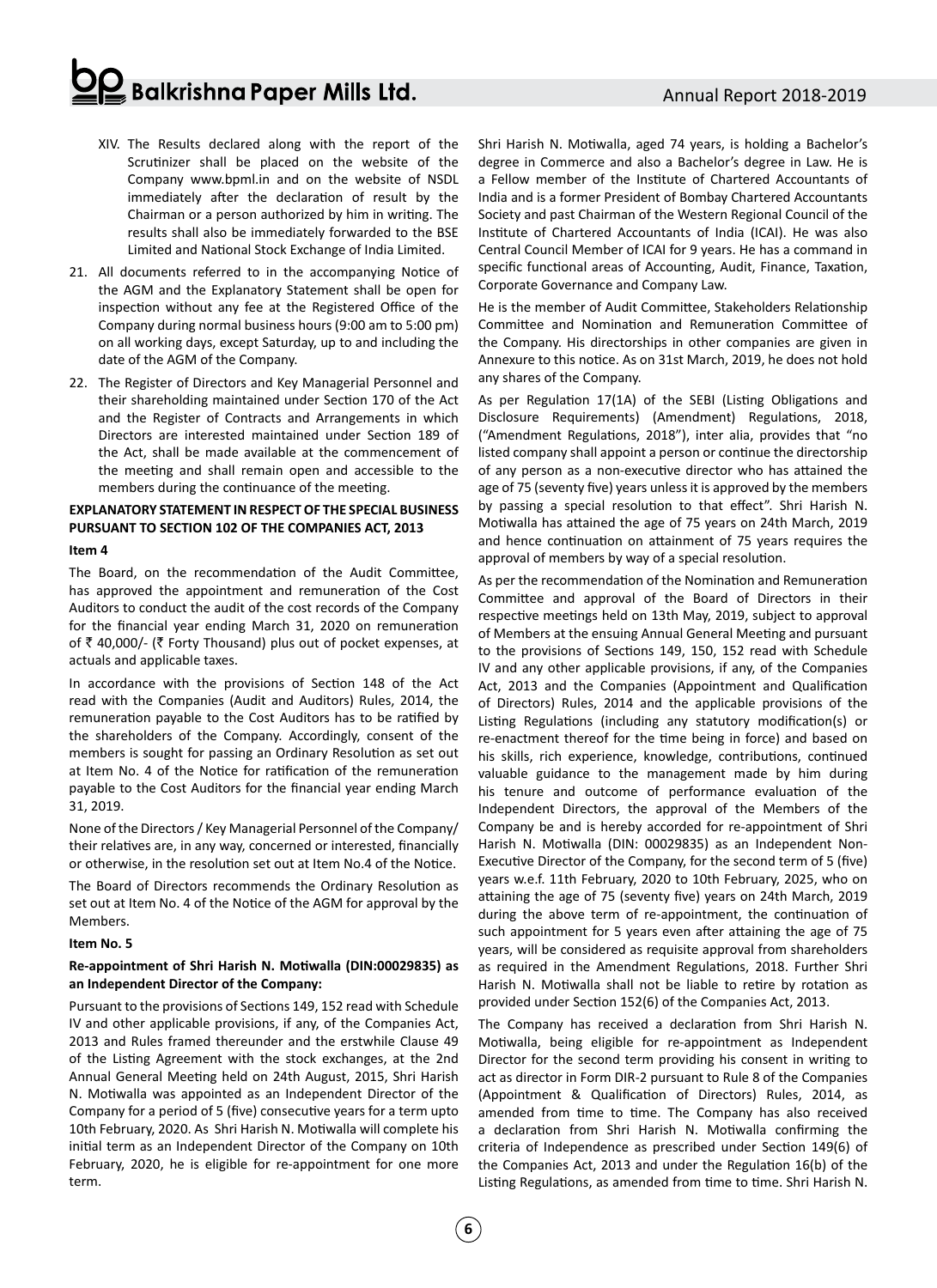## Annual Report 2018-2019

# $\geq$  Balkrishna Paper Mills Ltd.

Motiwalla is not disqualified from being appointed as Director in terms of Section 164 of the Companies Act, 2013, as amended from time to time. In the opinion of the Board, he fulfills the conditions specified in the Companies Act, 2013 and is independent of the management.

In terms of Section 160 of the Companies Act, 2013, the Company has received a notice in writing from a member proposing the candidature of Shri Harish N. Motiwalla to be re-appointed as an Independent Non-Executive Director of the Company as per the provisions of the Companies Act, 2013.

A copy of the draft letter for re-appointment of Shri Harish N. Motiwalla setting out the terms and conditions of re-appointment is available for inspection between 11.00 a.m. to 1.00 p.m. during office hours on all working days except Saturday, Sundays and Holidays at the Registered Office of the Company.

Disclosure under Regulation 36(3) of the SEBI (Listing Obligations and Disclosure Requirements) Regulations, 2015 ("Listing Regulations") and Secretarial Standard-2 issued by the Institute of Company Secretaries of India are set out in the Annexure to the Explanatory Statement.

The Board considers that his continued association would be of immense benefit to the Company and it is desirable to continue to avail his services. Accordingly, consent of the Members is sought for passing Special Resolution as set out in this item of the Notice for re-appointment of Shri Harish N. Motiwalla as an Independent Director of the Company.

Except Shri Harish N. Motiwalla, being an appointee, none of the other Directors and Key Managerial Personnel of the Company and their relatives is concerned or interested, financially or otherwise, in the resolution set out at Item No.5.

The Board of Directors recommends the Special Resolution as set out at Item No. 5 of the Notice of the AGM for approval by the Members.

### **Item No. 6**

### **Re-appointment of Shri Rakesh N. Garodia (DIN:00143438) as an Independent Director of the Company:**

Pursuant to the provisions of Sections 149, 152 read with Schedule IV and other applicable provisions, if any, of the Companies Act, 2013 and Rules framed thereunder and the erstwhile Clause 49 of the Listing Agreement with the stock exchanges, at the 2nd Annual General Meeting held on 24th August, 2015, Shri Rakesh N. Garodia was appointed as an Independent Director of the Company for a period of 5 (five) consecutive years for a term upto 10th February, 2020. As, Shri Rakesh N. Garodia will complete his initial term as an Independent Director of the Company on 10th February, 2020, he is eligible for re-appointment for one more term.

Shri Rakesh N. Garodia, aged 56 years, is B.Com by qualification. He is having more than 35 years of experience in the field of corporate affairs and Financial Accounting. He is on the Board of the Company since 11th February, 2015 as an Independent Director. He is the Chairman of Stakeholder Relationship Committee of the Company.

As on 31st March, 2019, he does not hold any shares of the Company. As per the recommendation of the Nomination and Remuneration Committee and approval of the Board of Directors in their respective meetings held on 13th May, 2019, subject to approval of Members at this Annual General Meeting and pursuant to the provisions of Sections 149, 150, 152 read with Schedule

IV and any other applicable provisions, if any, of the Companies Act, 2013 and the Companies (Appointment and Qualification of Directors) Rules, 2014 and the applicable provisions of the Listing Regulations (including any statutory modification(s) or re-enactment thereof for the time being in force) and based on his skills, rich experience, knowledge, contributions, continued valuable guidance to the management made by him during his tenure and outcome of performance evaluation of the Independent Directors, the approval of the Members of the Company be and is hereby accorded for re-appointment of Shri Rakesh N. Garodia (DIN:00143438) as an Independent Non-Executive Director of the Company for the second term of 5 (five) years w.e.f. 11th February, 2020 to 10th February, 2025 and he shall not be liable to retire by rotation as provided under Section 152(6) of the Companies Act, 2013.

The Company has received a declaration from Shri Rakesh N. Garodia, being eligible for re-appointment as Independent Director for the second term providing his consent in writing to act as director in Form DIR-2 pursuant to Rule 8 of the Companies (Appointment & Qualification of Directors) Rules, 2014, as amended from time to time. The Company has also received a declaration from Shri Rakesh N. Garodia confirming the criteria of Independence as prescribed under Section 149(6) of the Companies Act, 2013 and under Regulation 16(b) of the Listing Regulations, as amended from time to time. Shri Rakesh N. Garodia is not disqualified from being appointed as Director in terms of Section 164 of the Companies Act, 2013, as amended from time to time. In the opinion of the Board, he fulfills the conditions specified in the Companies Act, 2013 and is independent of the management.

In terms of Section 160 of the Companies Act, 2013, the Company has received a notice in writing from a member for proposing the candidature of Shri Rakesh N. Garodia to be re-appointed as an Independent Non-Executive Director of the Company as per the provisions of the Companies Act, 2013.

A copy of the draft letter for re-appointment of Shri Rakesh N. Garodia setting out the terms and conditions of re-appointment is available for inspection between 11.00 a.m. to 1.00 p.m. during office hours on all working days except Saturday, Sundays and Holidays at the Registered Office of the Company.

Disclosure under Regulation 36(3) of the Listing Regulations and Secretarial Standard-2 issued by the Institute of Company Secretaries of India are set out in the Annexure to the Explanatory Statement.

The Board considers that his continued association would be of immense benefit to the Company and it is desirable to continue to avail his services. Accordingly, consent of the Members is sought for passing Special Resolution as set out in this item of the Notice for re-appointment of Shri Rakesh N. Garodia as an Independent Director of the Company.

Except Shri Rakesh N. Garodia, being an appointee, none of the other Directors and Key Managerial Personnel of the Company and their relatives is concerned or interested, financially or otherwise, in the resolution set out at Item No. 6. This Explanatory Statement may also be regarded as an appropriate disclosure under the Listing Regulations.

The Board of Directors recommends the Special Resolution as set out at Item No. 6 of the Notice of the AGM for approval by the Members.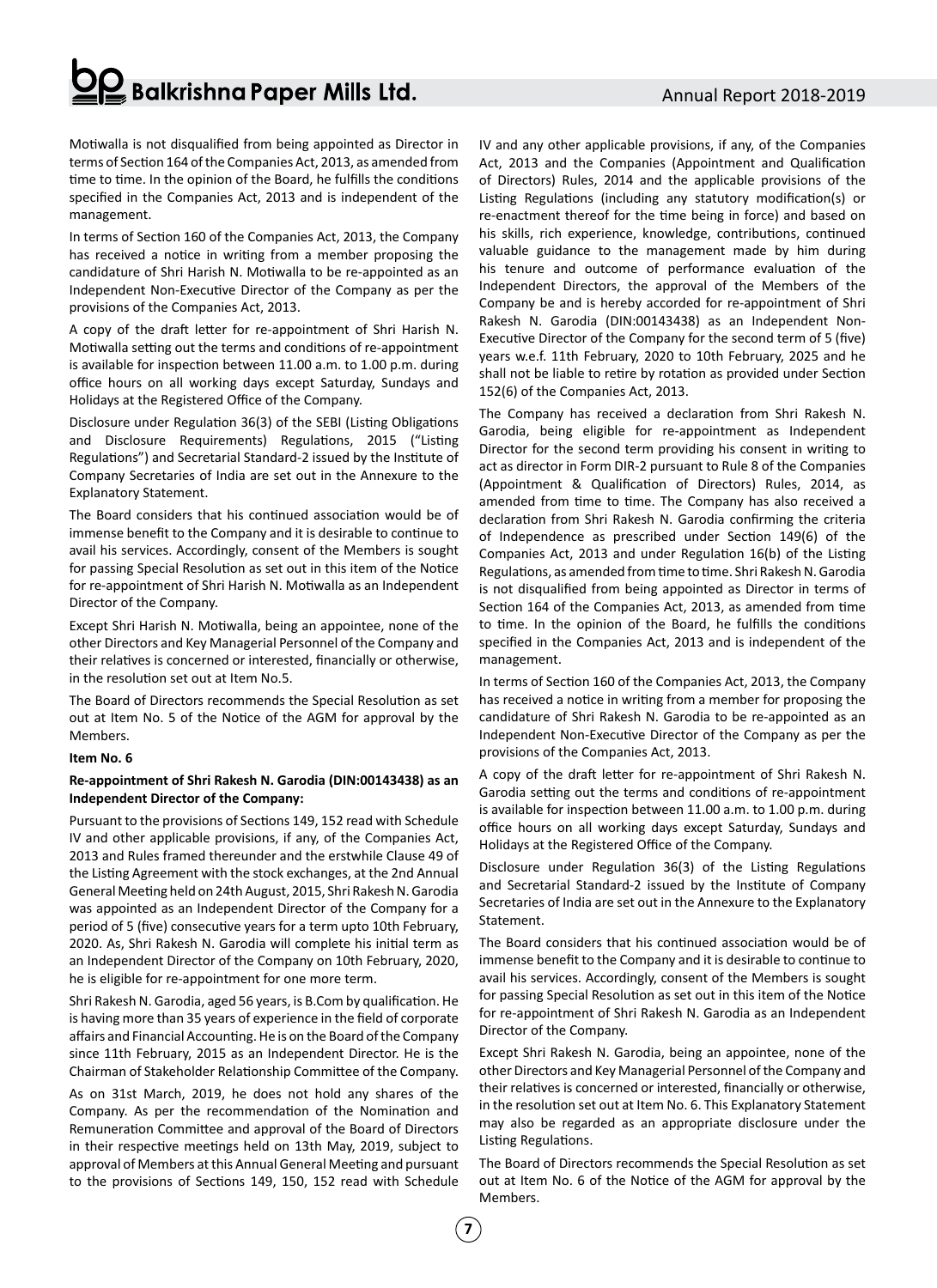## $\frac{2}{3}$  Balkrishna Paper Mills Ltd.

#### **Item No.7**

#### **Re-appointment of Smt. Meghna S. Shah (DIN:07081068) as an Independent Director of the Company:**

Pursuant to the provisions of Sections 149, 152 read with Schedule IV and other applicable provisions, if any, of the Companies Act, 2013 and Rules framed thereunder and the erstwhile Clause 49 of the Listing Agreement with the stock exchanges, at the 2nd Annual General Meeting held on 24th August, 2015, Smt. Meghna S. Shah was appointed as an Independent Director of the Company for a period of 5 (five) consecutive years for a term upto 10th February, 2020. As Smt. Meghna S. Shah will complete his initial term as an Independent Director of the Company on 10th February, 2020, she is eligible for re-appointment for one more term.

Smt. Meghna S. Shah, aged 41 years, is holding the degree of Bachelor of Commerce and an Associate Member of the Institute of Chartered Accountants of India, having expertise in the field of Accounting and Finance. She is having rich experience of over 14 years. She has worked with Johnson and Johnson Limited at managerial level for more than 6 years and is currently associated with Shah Legal, an advocate consultancy firm. She is on the Board of the Company since 11th February, 2015 as an Independent Director. As on 31st March, 2019, she does not hold any shares of the Company.

As per the recommendation of the Nomination and Remuneration Committee and approval of the Board of Directors in their respective meetings held on 13th May, 2019, subject to approval of Members at this Annual General Meeting and pursuant to the provisions of Sections 149, 150, 152 read with Schedule IV and any other applicable provisions, if any, of the Companies Act, 2013 and the Companies (Appointment and Qualification of Directors) Rules, 2014 and the applicable provisions of the Listing Regulations (including any statutory modification(s) or re-enactment thereof for the time being in force) and based on her skills, rich experience, knowledge, contributions, continued valuable guidance to the management made by her during her tenure and outcome of performance evaluation of the Independent Directors, the approval of the Members of the Company be and is hereby accorded for re-appointment of Smt. Meghna S. Shah (DIN:07081068) as an Independent Non-Executive Director of the Company for the second term of 5 (five) years w.e.f. 11th February, 2020 to 10th February, 2025 and she shall not be liable to retire by rotation as provided under Section 152(6) of the Companies Act, 2013.

The Company has received a declaration from Smt. Meghna S. Shah, being eligible for re-appointment as Independent Director for the second term providing her consent in writing to act as director in Form DIR-2 pursuant to Rule 8 of the Companies (Appointment & Qualification of Directors) Rules, 2014, as amended from time to time. The Company has also received a declaration from Smt. Meghna S. Shah confirming the criteria of Independence as prescribed under Section 149(6) of the Companies Act, 2013 and under Regulation 16(b) of the Listing Regulations, as amended from time to time. Smt. Meghna S. Shah is not disqualified from being appointed as Director in terms of Section 164 of the Companies Act, 2013, as amended from time to time. In the opinion of the Board, she fulfills the conditions specified in the Companies Act, 2013 and is independent of the management.

In terms of Section 160 of the Companies Act, 2013, the Company has received a notice in writing from a member for proposing the candidature of Smt. Meghna S. Shah to be re-appointed as an Independent Non-Executive Director of the Company as per the provisions of the Companies Act, 2013.

A copy of the draft letter for re-appointment of Smt. Meghna S. Shah setting out the terms and conditions of re-appointment is available for inspection between 11.00 a.m. to 1.00 p.m. during office hours on all working days except Saturday, Sundays and Holidays at the Registered Office of the Company.

Disclosure under Regulation 36(3) of the Listing Regulations and Secretarial Standard-2 issued by the Institute of Company Secretaries of India are set out in the Annexure to the Explanatory Statement.

The Board considers that her continued association would be of immense benefit to the Company and it is desirable to continue to avail her services. Accordingly, consent of the Members is sought for passing Special Resolution as set out in this item of the Notice for re-appointment of Smt. Meghna S. Shah as an Independent Director of the Company.

Except Smt. Meghna S. Shah being an appointee, none of the other Directors and Key Managerial Personnel of the Company and their relatives is concerned or interested, financially or otherwise, in the resolution set out at Item No. 7. This Explanatory Statement may also be regarded as an appropriate disclosure under the Listing Regulations.

The Board of Directors recommends the Special Resolution as set out at Item No. 7 of the Notice of the AGM for approval by the Members.

> By Order of the Board of Directors Sd/- Omprakash Singh Company Secretary & Compliance Officer

> > (Membership No.FCS-4304)

Place: Mumbai Date: 13th May, 2019

### **ANNEXURE TO ITEM NOS. 2, 5 TO 7 OF THE NOTICE.**

Details of the Director seeking appointment/re-appointment in the ensuing Annual General Meeting (In Pursuance of the Listing Regulations).

| Name of the Director             | Shri Ankit Poddar                             | Shri Harish N.<br>Motiwalla | Shri Rakesh N. Garodia | Smt. Meghna S. Shah |
|----------------------------------|-----------------------------------------------|-----------------------------|------------------------|---------------------|
| Director Identification<br>(DIN) | 03521731                                      | 00029835                    | 00143438               | 07081068            |
| Date of Birth                    | 30/10/1988                                    | 24.03.1945                  | 15.09.1963             | 14.06.1978          |
| Qualification                    | <b>Bachelor of Business</b><br>Administration | B. Com.,<br>LLB, FCA.       | B.Com                  | B.Com, CA           |

**8**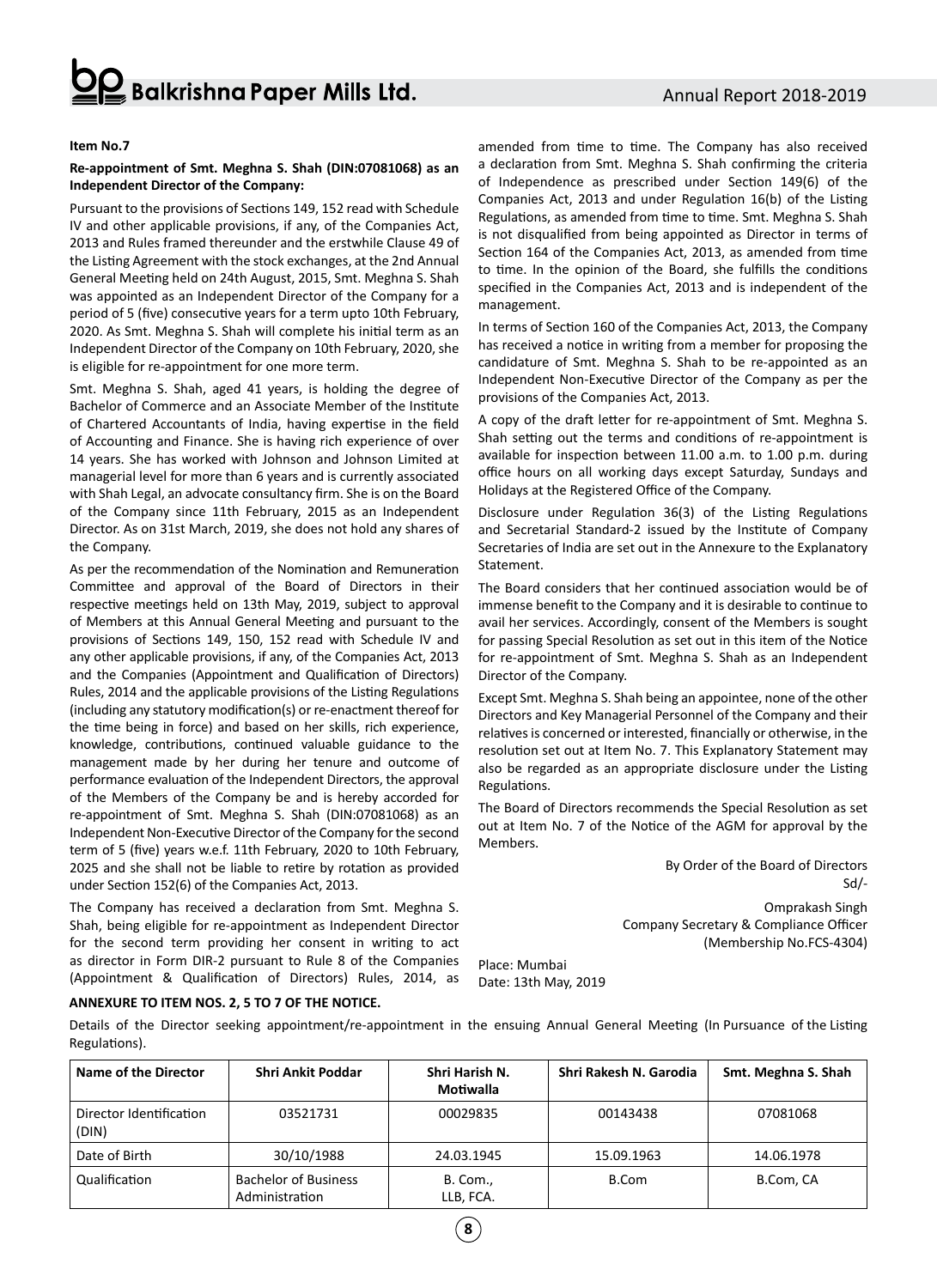# **OQ** Balkrishna Paper Mills Ltd.

## Annual Report 2018-2019

| Experience and<br>expertise                                                                              | Specialized in Marketing<br>and Finance                                                                                                                                         | Accounts, Audit,<br>Company Law, Finance<br>and Taxation                                                                                                                                                                                                                                                                                                                                                                                                     | Corporate affairs and<br><b>Financial Accounting</b>                                                                                                                                                                                                                                                                                                                                                                                                                | Accounting and Finance                                                                                                                                                          |  |
|----------------------------------------------------------------------------------------------------------|---------------------------------------------------------------------------------------------------------------------------------------------------------------------------------|--------------------------------------------------------------------------------------------------------------------------------------------------------------------------------------------------------------------------------------------------------------------------------------------------------------------------------------------------------------------------------------------------------------------------------------------------------------|---------------------------------------------------------------------------------------------------------------------------------------------------------------------------------------------------------------------------------------------------------------------------------------------------------------------------------------------------------------------------------------------------------------------------------------------------------------------|---------------------------------------------------------------------------------------------------------------------------------------------------------------------------------|--|
| Date of first<br>Appointment on the<br>Board of the Company                                              | 11/02/2015                                                                                                                                                                      | 11/02/2015                                                                                                                                                                                                                                                                                                                                                                                                                                                   | 11/02/2015                                                                                                                                                                                                                                                                                                                                                                                                                                                          | 11/02/2015                                                                                                                                                                      |  |
| Number of Meetings<br>of the Board attended<br>during the year.                                          | 4                                                                                                                                                                               | 5                                                                                                                                                                                                                                                                                                                                                                                                                                                            | 3                                                                                                                                                                                                                                                                                                                                                                                                                                                                   | 4                                                                                                                                                                               |  |
| Shareholding in<br>Balkrishna Paper Mills<br>Limited                                                     | 11                                                                                                                                                                              | <b>NIL</b>                                                                                                                                                                                                                                                                                                                                                                                                                                                   | <b>NIL</b>                                                                                                                                                                                                                                                                                                                                                                                                                                                          | <b>NIL</b>                                                                                                                                                                      |  |
| Terms and conditions<br>of Appointment/re-<br>appointment                                                | As per the resolution at<br>item no.2 of the Notice<br>convening Annual<br><b>General Meeting held</b><br>on 9th September, 2019<br>read with explanatory<br>statement thereto. | As per the resolution at<br>item no.5 of the Notice<br>convening Annual<br><b>General Meeting held</b><br>on 9th September, 2019<br>read with explanatory<br>statement thereto.                                                                                                                                                                                                                                                                              | As per the resolution at<br>item no.6 of the Notice<br>convening Annual<br><b>General Meeting held</b><br>on 9th September, 2019<br>read with explanatory<br>statement thereto.                                                                                                                                                                                                                                                                                     | As per the resolution at<br>item no.7 of the Notice<br>convening Annual<br><b>General Meeting held</b><br>on 9th September, 2019<br>read with explanatory<br>statement thereto. |  |
| <b>Remuneration last</b><br>drawn                                                                        | As per the Nomination<br>and Remuneration<br>Policy of the Company<br>as placed on the<br>Company's website i.e.<br>www.bpml.in                                                 | As per the Nomination<br>and Remuneration<br>Policy of the Company<br>as placed on the<br>Company's website i.e.<br>www.bpml.in                                                                                                                                                                                                                                                                                                                              | As per the Nomination<br>and Remuneration<br>Policy of the Company<br>as placed on the<br>Company's website i.e.<br>www.bpml.in                                                                                                                                                                                                                                                                                                                                     | As per the Nomination<br>and Remuneration<br>Policy of the Company<br>as placed on the<br>Company's website i.e.<br>www.bpml.in                                                 |  |
| List of Directorship of<br>other Board.                                                                  | <b>NIL</b>                                                                                                                                                                      | Siyaram Silk Mills<br>1.<br>Limited<br>2.<br>Ashapura Minchem<br>Ltd.<br>3.<br>Hitech Corporation<br>Limited<br>4.<br>Excel<br>Industries<br>Limited<br>5.<br>Multibase<br>India<br>Limited<br>6.<br>Orient<br>Abrasives<br>Limited<br>7.<br>Ashapura<br>International<br>Limited<br>8.<br>Gujrat<br>Organics<br>Limited<br>9.<br>Geetanjali Trading<br>and<br>Investments<br><b>Private Limited</b><br>10. LIC Mutual Fund<br>Trustee<br>Private<br>Limited | 1.<br>Swasti<br>Vinayaka<br>Synthetics Limited<br>Ashirwad<br>2.<br>Capital<br>Limited<br>3.<br>Vinayaka<br>Swasti<br>Art and Heritage<br>Corporation<br>Limited<br>Penguin Electronics<br>4.<br>Ltd<br>5.<br>Clothing<br>Culture<br>Limited<br>Sawini<br>Finvest<br>6.<br><b>Private Limited</b><br>Galaxy<br>7.<br>Moulders<br>Private Limited<br>Pacific<br>8.<br>Cyber<br>Technology Private<br>Limited<br>9.<br>Veken<br>Demi<br>Technology Private<br>Limited | <b>NIL</b>                                                                                                                                                                      |  |
| Membership/<br>Chairmanship of<br>Committees of other<br>companies                                       | Refer to Report on<br>Corporate Governance                                                                                                                                      | Refer to<br>Report<br>on<br>Corporate Governance                                                                                                                                                                                                                                                                                                                                                                                                             | Refer to Report on<br>Corporate Governance                                                                                                                                                                                                                                                                                                                                                                                                                          | Refer to Report on<br>Corporate Governance                                                                                                                                      |  |
| Relationship with other<br>directors, manager and<br>other Key Managerial<br>Personnel of the<br>Company | Refer to Report on<br>Corporate Governance                                                                                                                                      | <b>NIL</b>                                                                                                                                                                                                                                                                                                                                                                                                                                                   | <b>NIL</b>                                                                                                                                                                                                                                                                                                                                                                                                                                                          | <b>NIL</b>                                                                                                                                                                      |  |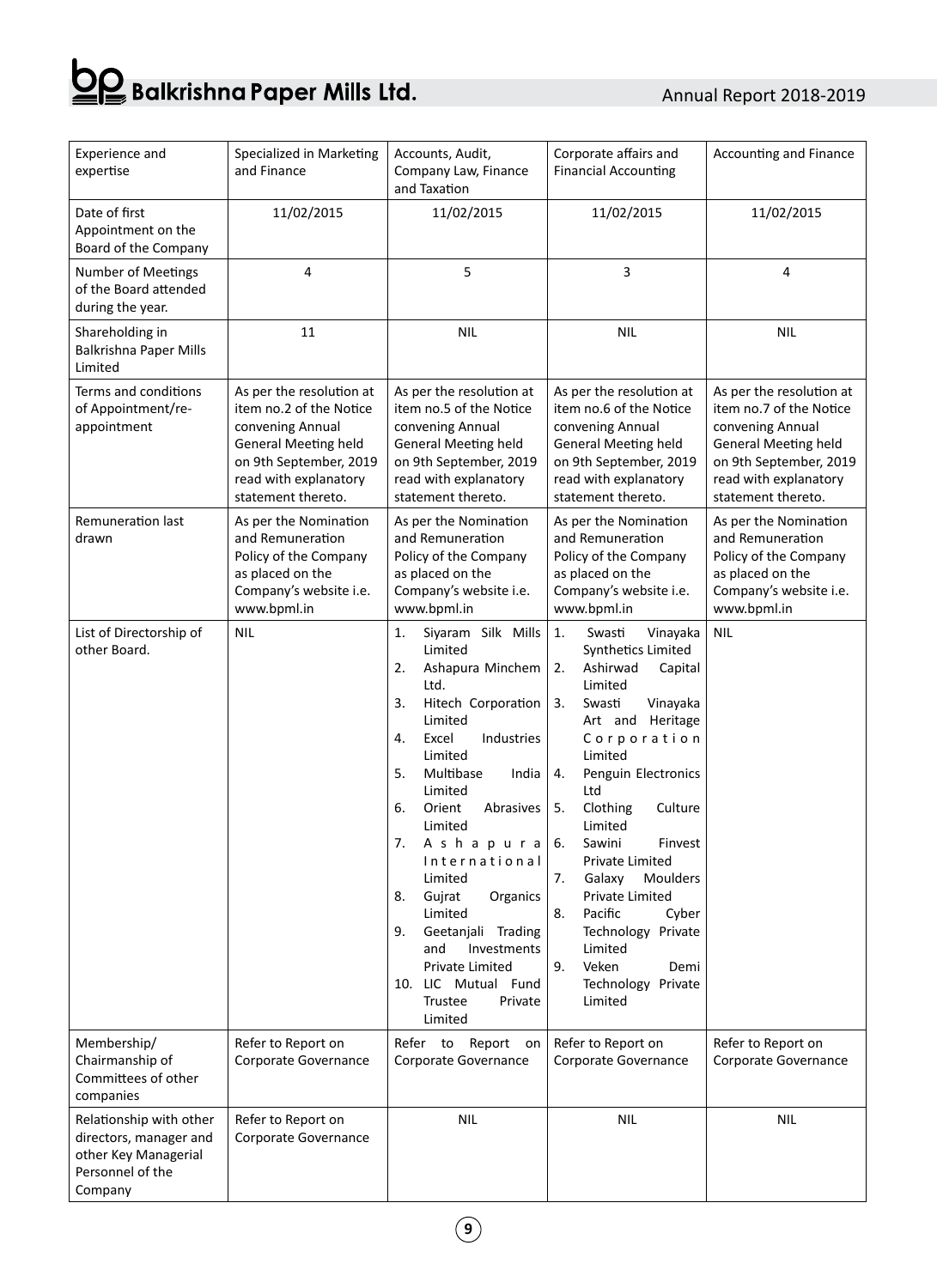

CIN:L21098MH2013PLC244963

Registered Office : A/7, Trade World, Kamala City, Senapati Bapat Marg, Lower Parel (W), Mumbai - 400 013.

## **ATTENDANCE SLIP**

Only Shareholders or the Proxies will be allowed to attend the meeting.

Ж

 $\chi$ 

| Name of Shareholder |  |
|---------------------|--|
| Folio No            |  |
| DP ID/ Client ID    |  |
| No. of Shares held  |  |

I / We hereby record my/our presence at the 6th Annual General Meeting (AGM) of the Company held on Monday, 9th September, 2019, at 2.30 p.m., at "18.99 Latitude Banquets", 4th Floor, Trade View Building, Gate No.4, Kamala Mills Compound, Lower Parel (West), Mumbai - 400013, Maharashtra.

| Name of the Shareholder/ Proxy | Signature of the Shareholder/ Proxy |  |
|--------------------------------|-------------------------------------|--|
|                                |                                     |  |

Note: 1. A Member / Proxy holder attending the meeting must bring the attendance slip to the meeting and hand it over at the entrance duly signed.

2. A Member/Proxy holder attending the meeting should bring copy of the Annual Report for reference at the meeting.

## **ELECTRONIC VOTING PARTICULARS**

| <b>Electronic Voting Even Number (EVEN)</b> | User ID | Password |
|---------------------------------------------|---------|----------|
|                                             |         |          |

Note : Please refer to the instructions printed under the notes to the Notice of the 6th AGM. The voting period starts from 9:00 am on Thursday, 5th September, 2019 and ends at 5:00 p.m. on Sunday, 8th September, 2019. The voting portal shall be disabled for voting thereafter. 



CIN:L21098MH2013PLC244963 Registered Office : A/7, Trade World, Kamala City, Senapati Bapat Marg, Lower Parel (W), Mumbai - 400 013.

## **FORM OF PROXY**

**(Pursuant to Section 105(6) of the Companies Act, 2013 and Rule 19(3) of the Companies (Management and Administration) rules, 2014.)**

| Name of the Member (s)    |                                                                                                                                   |
|---------------------------|-----------------------------------------------------------------------------------------------------------------------------------|
| <b>Registered Address</b> |                                                                                                                                   |
| Email ID                  |                                                                                                                                   |
| Folio No                  |                                                                                                                                   |
| DP ID/Client ID           |                                                                                                                                   |
| No. of Shares             |                                                                                                                                   |
|                           |                                                                                                                                   |
|                           |                                                                                                                                   |
|                           |                                                                                                                                   |
|                           | (on poll) for me /us on my/our behalf at the 6th Annual General Meeting of the Company to be held on Monday, 9th September, 2019, |
|                           | at 2.30 p.m., at "18.99 Latitude Banquets", 4th Floor, Trade View Building, Gate No.4, Kamala Mills Compound, Lower Parel (West), |
|                           | Mumbai - 400 013, Maharashtra and at any adjournment thereof in respect of such Resolutions as are indicated below:               |